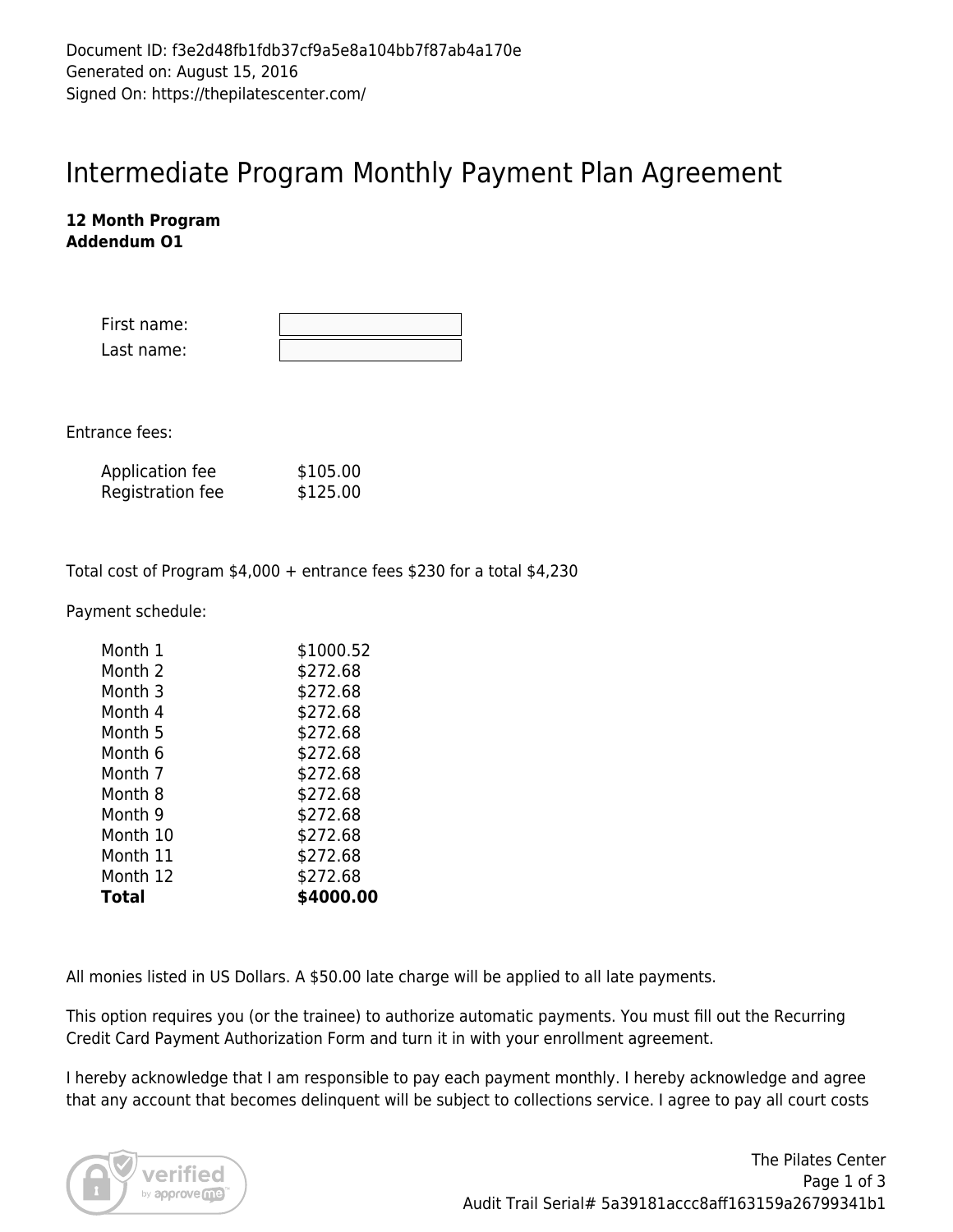and reasonable attorney fees for collection of all past due amounts owed, plus interest thereon at 22% (twenty-two percent) per annum on all such amounts outstanding.

I hereby affirm that I fully understand and will comply with the terms of this agreement.

Any advertisement to aid, promote or assist directly or indirectly the extension of consumer credit repayable in more than four (4) monthly installments shall, unless a finance charge is imposed, clearly and conspicuously state in accordance with the regulations of the Board:

## **"THE COST OF CREDIT IS INCLUDED IN THE PRICE QUOTED FOR THE GOODS AND SERVICES."**

X